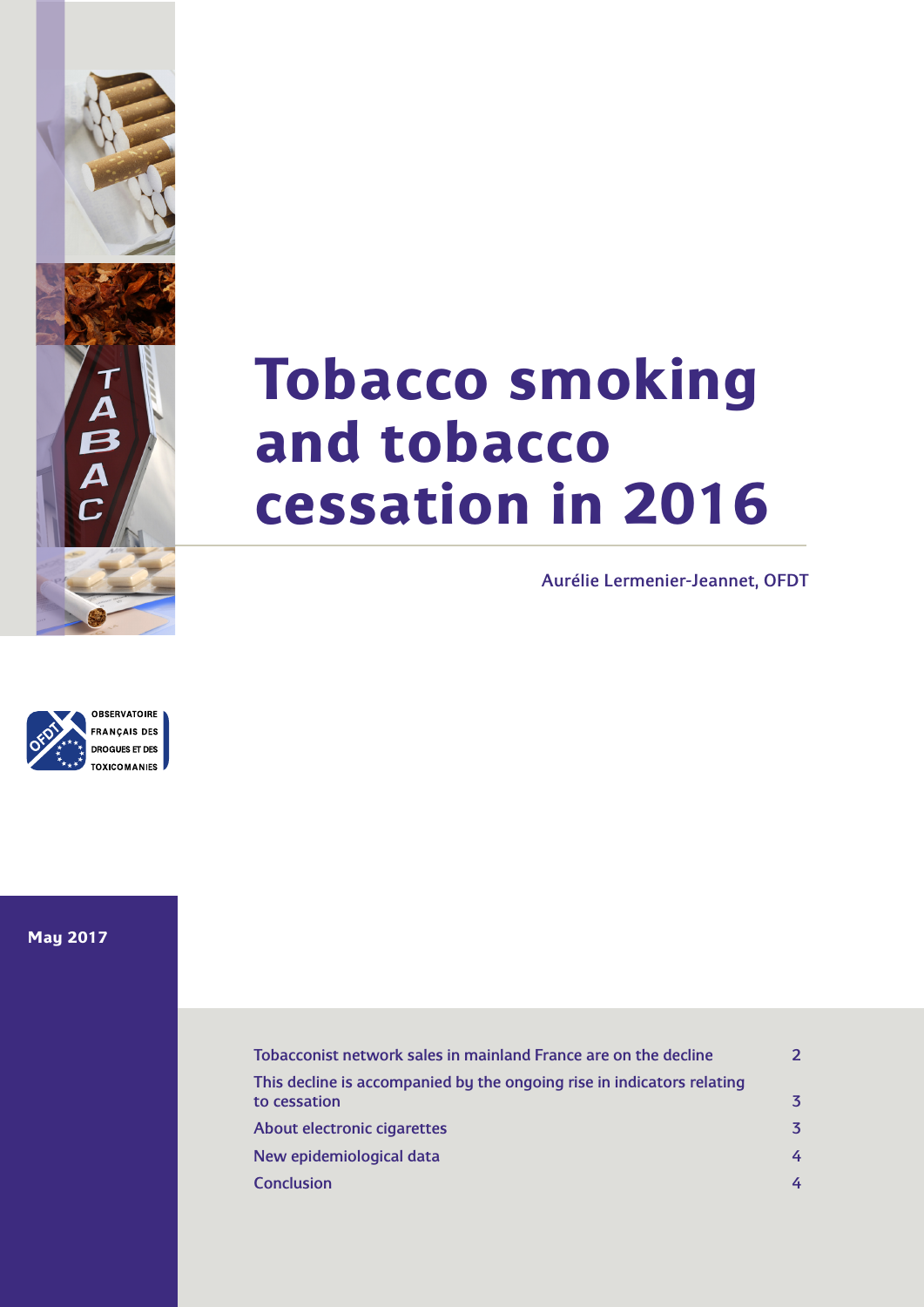<span id="page-1-0"></span>Since April 2004, the French Monitoring Centre for Drugs and Drug Addiction (OFDT) has been compiling various key indicators each month as part of a "review on tobacco"1 . The annual report offers a concise overview of the changes occurring over the past year. The main findings for 2016, summarised herein<sup>2</sup>, fall within a context characterised by numerous measures<sup>3</sup> arising from the National Tobacco Reduction Programme (PNRT) and part of the health system reform law (known as the ["health law"\)](http://bdoc.ofdt.fr/index.php?lvl=notice_display&id=76867) of 26 January 2016. This notably concerns the iconic measure, standardised tobacco packaging: since 20 May 2016, manufacturers have been obliged only to produce this type of packaging for cigarettes and roll-your-own tobacco, and to supply tobacco retailers and authorised sellers only with this packaging since 20 November. The obligation to sell cigarettes in this standardised tobacco packaging to smokers came into force on 1 January 2017. Furthermore, the "Moi(s) sans tabac" campaign took place for the first time in France in November 2016. This involves encouraging smokers, via a media and social network campaign, to join together to stop smoking for at least a month.

## **TOBACCONIST NETWORK SALES IN MAINLAND FRANCE ARE ON THE DECLINE**

While 2015 was characterised by the first rise in tobacconist network sales since 2010, this trend reversed in 2016. Official sales are on the decline and have more or less reached their 2014 level. Sales amounted to 55,728 tonnes in 2016 versus 56,323 tonnes the previous year, i.e. - 1.1%. This reduction has two characteristics. Firstly, it can almost entirely be attributed to the decline in manufactured cigarette sales (80% of the market with 44,926 tonnes), as roll-your-own tobacco has practically remained stable (8,972 tonnes). Secondly, this effect primarily came into play during December. Although sales were approaching stability, the month following the implementation of standardised tobacco packaging and the "Moi(s) sans tabac" campaign resulted in a clear break from this trend. Cross-border tobacco purchases do not appear to have increased. These seem to be stable at least, or may even be declining, particularly at the Belgian border, as tobacco prices rose in Belgium at the beginning of 2016. Overall tobacco sales thus seem to show a slight decline: 18.0 billion euros in 2016 vs. 18.2 billion in 2015.



#### Total tobacco sales (tonnes) and distribution between cigarettes, roll-your-own (RYO) tobacco and other types of tobacco (source: DGDDI)

<sup>1.</sup> Sales figures are provided by the French Customs Authority (DGDDI), data on smoking cessation treatments by the Group for the Production and Elaboration of Statistics (GERS) and data on specialist tobacco treatment services by CDTNet, a computerised scheme comprising approximately one hundred tobacco treatment units and smoking cessation clinics. The figures relating to the "Tabac Info Service" (Tobacco Information Service telephone helpline, TIS) scheme, together with "Moi(s) sans tabac" and information on media campaigns were provided by *Santé publique France*.

<sup>2.</sup> The ["Review on tobacco"](http://www.ofdt.fr/statistiques-et-infographie/tableau-de-bord-tabac/) monthly issues (in French) and summarised [2015 data](http://en.ofdt.fr/BDD/publications/docs/tt_15bilEN.pdf) (3 pages in English) are available on the OFDT website.

<sup>3.</sup> Banning of advertising at sales outlets, prohibition of smoking in parks and in vehicles in the company of minors, authorisation given to municipal law enforcement services to monitor the prohibition of sales to minors and smoking in public spaces, joint approval of tobacco prices by the Ministry of the Budget and the Ministry of Health, etc.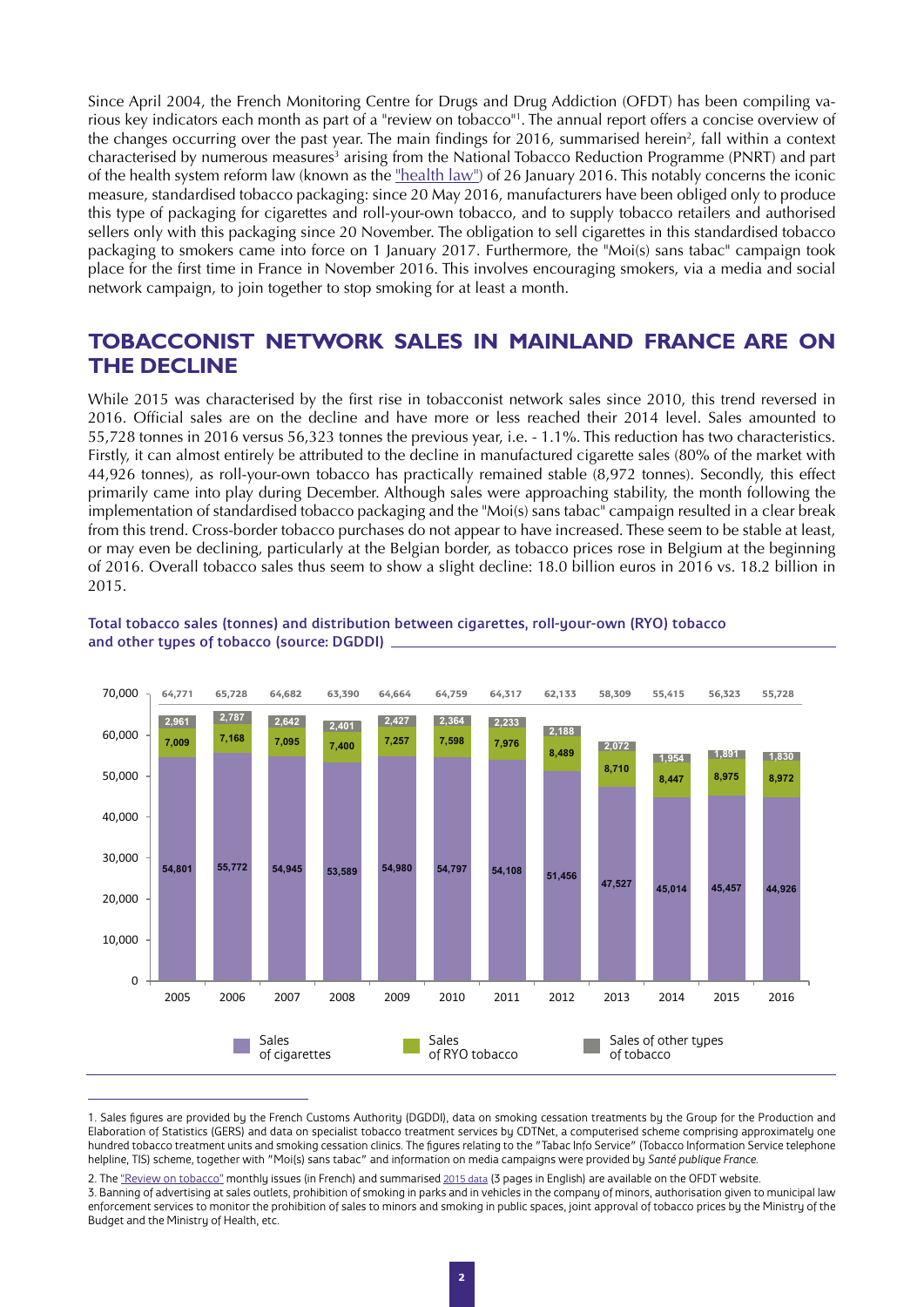# <span id="page-2-0"></span>**THIS DECLINE IS ACCOMPANIED BY THE ONGOING RISE IN INDICATORS RELATING TO CESSATION**

Sales of smoking cessation treatments are on the increase (+ 16.5%), the main treatments still being oral substitutes ahead of patches, accounting for more than 90% of the market.



Smoking cessation services and online/telephone support services (Tabac info service) have received more queries from smokers, with extensive activity surrounding the "Moi(s) sans tabac" campaign in November.

The "Moi(s) sans tabac" campaign is a collective challenge, inspired by the "Stoptober" (a combination of "Stop" and "October") campaign in Britain, conducted for the first time in France in 2016: smokers set themselves the common goal of stopping smoking for at least a month, thereby increasing their chances of stopping permanently. Initiated by the Ministry of Health, the National Public Health Insurance Fund (CNAM) and *Santé publique France*, "Moi(s) sans tabac" was supported by a vast media campaign (television, radio, web and mobile), extensive coverage in the press, along with local actions organised by national or regional partners, and also healthcare professional involvement, particularly via a partnership with pharmacies. This operation led to a 2.2-fold rise in the number of calls to the Tabac info service (TIS) telephone quitline compared with November 2015, while tobacco treatment specialists working with this service handled 12.6% more calls. It should, however, be pointed out that the main vehicle for this campaign was not the telephone line but rather the website, with more than 180,000 smokers having registered. Lastly, the social network, particularly the [Facebook page](https://www.facebook.com/Tabac-info-service-664008670433969/?fref=ts) launched to coincide with "Moi(s) sans tabac", allowed smokers to share their experiences and support each other in stopping smoking.

Furthermore, the [www.tabac-info-service.fr](http://www.tabac-info-service.fr) website, created by INPES (former *Santé publique France*) in 2005, received 40% more visits compared with 2015. In order to adapt to growing smartphone use, *Santé publique France* developed a mobile app (launched in January 2015), with a coaching service which recruited nearly 85,000 smokers between January and July 2016. In September 2016, the CNAM and *Santé publique France* launched a new version of this app: it was downloaded more than 111,000 times between September and December 2016.

## **About electronic cigarettes**

The French electronic cigarette market, which has experienced exponential growth since 2012, appeared to level off in 2015. In 2016, according to professionals in the vaping industry, the number of specialist store closures has declined (400 versus 677 in 2015); however, fewer new stores are opening (229 versus 400 in 2015): the number of sales outlets specialising in electronic cigarettes has thus fallen by 6%4 . Although this decline seems less significant

compared with 2015, the market does not yet appear to have completely stabilised. In mainland France, there is one specialist store per 20,000 to 30,000 inhabitants, versus one tobacco retail shop per approximately 2,600 inhabitants. Nevertheless, the market<sup>5</sup> does not simply rely on stores since some brands are only sold in tobacco retailer networks (particularly those created or taken over by the tobacco companies) and there is an extensive Internet supply, particularly in terms of e-liquids. Current e-cigarette use fell between 2014 and 2015, whereas the proportion of non-smokers among vapers increased<sup>6</sup>.



<sup>4.</sup> [PGVG Magazine,](http://www.pgvg.fr/en/) 2017, no. 17, January/February

<sup>5.</sup> Observation of this market is complicated by the diverse stakeholders and lack of a centralised system.

<sup>6.</sup> Spilka S., Le Nézet O., Mutatayi C. and Janssen E. (2016) [Drug use during the "lycée years". Results of the 2015 ESPAD survey in France](http://en.ofdt.fr/index.php?cID=306). Tendances, OFDT, n°112, 4 p. and Andler R., Richard J. B., Guignard R., et al. (2016) [Tobacco consumption and e-cigarette use in France in 2015: preliminary results](http://invs.santepubliquefrance.fr/beh/2016/30-31/2016_30-31_3.html)  [from the 2015 Cancer Barometer](http://invs.santepubliquefrance.fr/beh/2016/30-31/2016_30-31_3.html). BEH, n°30-31, pp.502-507